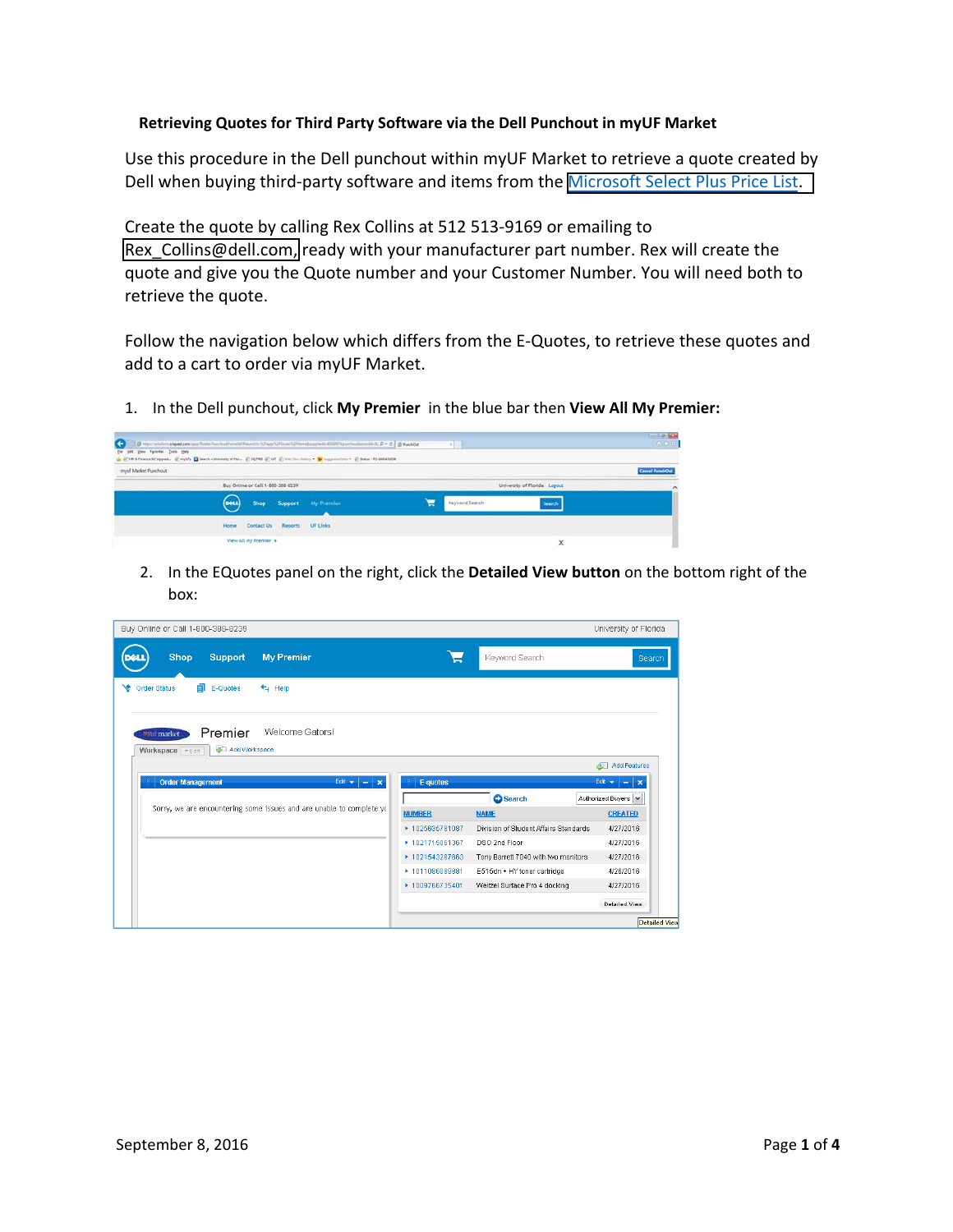3. Click the **Sales Created Quote radio button** on the left hand side and input the quote number and the customer number. Click on Search.

| Buy Online or Call 1-800-388-8239                                                                                                                                                                        |                             |           |                   |              |                |                        | University of Florida |
|----------------------------------------------------------------------------------------------------------------------------------------------------------------------------------------------------------|-----------------------------|-----------|-------------------|--------------|----------------|------------------------|-----------------------|
| Shop<br>Support<br>DEL                                                                                                                                                                                   | <b>My Premier</b>           |           | ┕                 |              | Keyword Search |                        | Search                |
| 目 E-Quotes<br>Order Status                                                                                                                                                                               | $\leftarrow$ Help           |           |                   |              |                |                        |                       |
| Premier<br>www.market<br>Add Workspace<br>Workspace                                                                                                                                                      | Welcome Gators!             |           |                   |              |                |                        |                       |
| E-quotes Detail View                                                                                                                                                                                     |                             |           |                   |              |                |                        | Back to Workspace     |
| <b>Display Options</b>                                                                                                                                                                                   | Quote #<br>$\triangle$ Name | Saved On  | <b>Expires On</b> | <b>Buyer</b> | Saved By       | <b>Order Submitted</b> | <b>Price</b>          |
| $\circ$                                                                                                                                                                                                  | □ 728083786                 | 4/27/2016 | 10/24/2016        |              |                |                        | \$139.99              |
| authorized buyer)<br>G<br>Sales-created Quote (Quote format<br>could be 9 digits ex. 645704350 or<br>15 digits 1000017568388.1)<br>728083786<br>Customer number<br>145399703<br>Search<br><b>O</b> Clear |                             |           |                   |              |                | <b>O</b> Purchase      |                       |
| Show Only:                                                                                                                                                                                               |                             |           |                   |              |                |                        |                       |
| Apply Filter(s)                                                                                                                                                                                          |                             |           |                   |              |                |                        |                       |
| $\bigcirc$ Clear                                                                                                                                                                                         |                             |           |                   |              |                |                        |                       |

## 4. **Check the checkbox** beside the quote and click on the **Purchase link**.

| Buy Online or Call 1-800-388-8239                                                                                                                                                                             |                             |                 |                   |              |                |                        | University of Florida |
|---------------------------------------------------------------------------------------------------------------------------------------------------------------------------------------------------------------|-----------------------------|-----------------|-------------------|--------------|----------------|------------------------|-----------------------|
| Shop<br>Support                                                                                                                                                                                               | <b>My Premier</b>           |                 | ┕                 |              | Keyword Search |                        | Search                |
| 目 E-Quotes<br><b>Order Status</b><br>٦e                                                                                                                                                                       | $\leftarrow$ Help           |                 |                   |              |                |                        |                       |
| Premier<br><b>WALL market</b>                                                                                                                                                                                 | Welcome Gators!             |                 |                   |              |                |                        |                       |
| Add Workspace<br>Workspace<br>E-quotes Detail View                                                                                                                                                            |                             |                 |                   |              |                |                        | Back to Workspace     |
| <b>Display Options</b>                                                                                                                                                                                        | Quote #<br>$\triangle$ Name | <b>Saved On</b> | <b>Expires On</b> | <b>Buyer</b> | Saved By       | <b>Order Submitted</b> | <b>Price</b>          |
| O                                                                                                                                                                                                             | $ \nabla $<br>728083786     | 4/27/2016       | 10/24/2016        |              |                |                        | \$139.99              |
| E-Quote Search (name, number,<br>authorized buyer)<br>G<br>Sales-created Quote (Quote format<br>could be 9 digits ex. 645704350 or<br>15 digits 1000017568388.1)<br>728083786<br>Customer number<br>145399703 |                             |                 |                   |              |                | <b>O</b> Purchase      |                       |
| Search                                                                                                                                                                                                        |                             |                 |                   |              |                |                        |                       |
| <b>O</b> Clear                                                                                                                                                                                                |                             |                 |                   |              |                |                        |                       |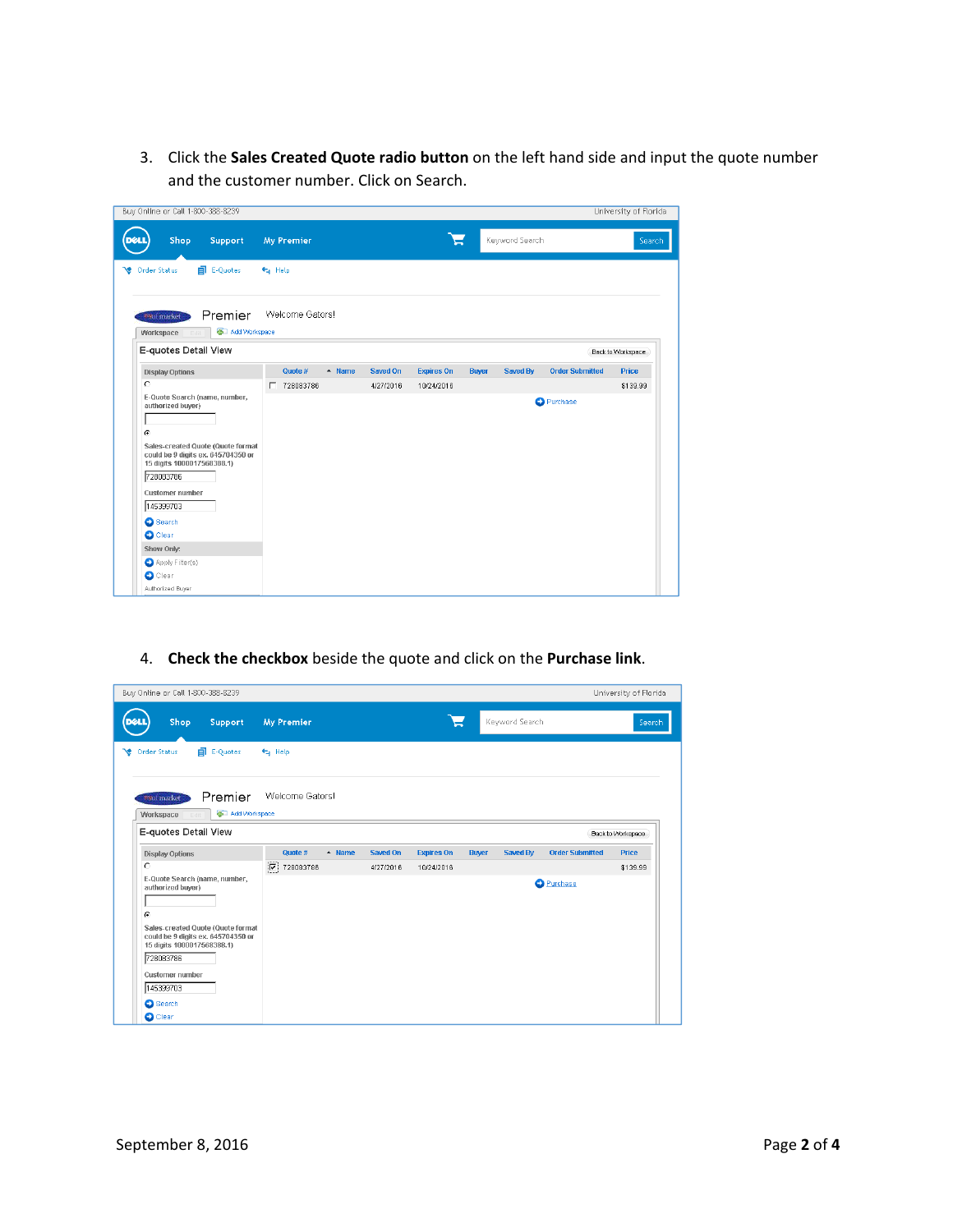5. Click on the **Create Order Requisition** green button.

| Buy Online or Call1-800-388-8239                                              |                                             | University of Florida |
|-------------------------------------------------------------------------------|---------------------------------------------|-----------------------|
| Shop<br>Support<br><b>My Premier</b>                                          | ◣                                           | Search                |
| QUOTE-TO-ORDER REQUISITION                                                    | H<br>Secure Shopping Guarantee              |                       |
| * Indicates Required Fields                                                   |                                             |                       |
| Quote Summary                                                                 |                                             |                       |
| Please review the accuracy of this information before proceeding to checkout. |                                             |                       |
| <b>Quote Details</b>                                                          |                                             |                       |
| Dell quote number:<br>Dell customer number:                                   | 1020427765224<br>145399703                  |                       |
| Dell sales representative:<br>Dell sales representative phone:                | OLIVIA BUFFALOE<br>(800) 456-3355 - 80000   |                       |
| Date of quote:                                                                | April 27, 2016 7:21 AM CST                  |                       |
| <b>Billing Address</b>                                                        | <b>Shipping Address</b>                     |                       |
| UFB B ACCTSPAYABLE<br>UNIV OF FLORIDA                                         | ELIZABETH BUCKHALTER<br>UNIV OF FLORIDA     |                       |
| Dell Customer # 145399703<br>PO BOX 116400                                    | Dell Customer # 145399703<br>1659 MUSEUM RD |                       |
| ELECTRONIC INVOICING ONLY                                                     | RM 364                                      |                       |
| GAINESVILLE, FL 32611 6400<br>352 3921 331                                    | GAINESVILLE, FL 32611 2097<br>352 3923261   |                       |
|                                                                               |                                             |                       |
|                                                                               | <b>C</b> Create Order Requisition           |                       |
| <b>Description</b>                                                            |                                             |                       |
| <b>Dell Multifunction Printer - E515dn</b>                                    |                                             |                       |
| Dell Limited Hardware Warranty                                                | $\mathbf{1}$<br>Qtγ                         |                       |
| Next Business Day Advanced Exchange, 1 Year                                   |                                             |                       |
| Dell Part# 210-AEDT                                                           | Unit Price<br>\$139.99                      |                       |
|                                                                               | TOTAL: \$139.99                             |                       |

6. Select the appropriate radio buttons and click on **Continue**.

| Buy Online or Call1-800-388-8239                                                                                                                                                                                                                                                                                                                                                                                      | University of Florida |
|-----------------------------------------------------------------------------------------------------------------------------------------------------------------------------------------------------------------------------------------------------------------------------------------------------------------------------------------------------------------------------------------------------------------------|-----------------------|
| Support<br><b>My Premier</b><br>Shop                                                                                                                                                                                                                                                                                                                                                                                  | Search                |
| H<br>Secure Shopping Guarantee<br>Shipping<br>Norton<br>powered by VeriSign                                                                                                                                                                                                                                                                                                                                           |                       |
| <b>SHIPPING</b><br>PAYMENT<br>VERIFY & SUBMIT ORDER REQUISITION                                                                                                                                                                                                                                                                                                                                                       |                       |
| * Indicates Required Fields                                                                                                                                                                                                                                                                                                                                                                                           |                       |
| <b>C</b> Continue                                                                                                                                                                                                                                                                                                                                                                                                     |                       |
| <b>Shipping &amp; Handling Method</b>                                                                                                                                                                                                                                                                                                                                                                                 |                       |
| Silipping option releas to the three it takes for your order to arribe after it has slipped - it does not include the time it takes us to process and have your order builtiprepared for delibery.<br>3-5 Business Days<br>★ Terms and Conditions of Sale                                                                                                                                                             |                       |
| C   AGREE to Dell's Terms of Sale.                                                                                                                                                                                                                                                                                                                                                                                    |                       |
| C I DO NOT AGREE to Dell's Terms and Conditions of Sale.                                                                                                                                                                                                                                                                                                                                                              |                       |
| The Terms and Conditions of Sale contain very important information about your rights and obligations as well as limitations and<br>exclusions that may apply to you. They contain limitations of liability and warranty information. They also contain an agreement to<br>resolve disputes through arbitration, rather than through litigation. Please read them carefully.                                          |                       |
| <b>★ Trade Compliance</b>                                                                                                                                                                                                                                                                                                                                                                                             |                       |
| C I WILL NOT export this order outside the United States.                                                                                                                                                                                                                                                                                                                                                             |                       |
| C I WILL export this order outside the United States.                                                                                                                                                                                                                                                                                                                                                                 |                       |
| The export of any product and software purchased from Dell must be made in accordance with all relevant laws of the United States,<br>including and without limitation, the U.S. Export Administration Regulations. This may require that you obtain a formal export license or<br>make certain declarations to the United States Government regarding product(s) to be exported, their destination or their end-use. |                       |
| $\Box$ Continue                                                                                                                                                                                                                                                                                                                                                                                                       |                       |